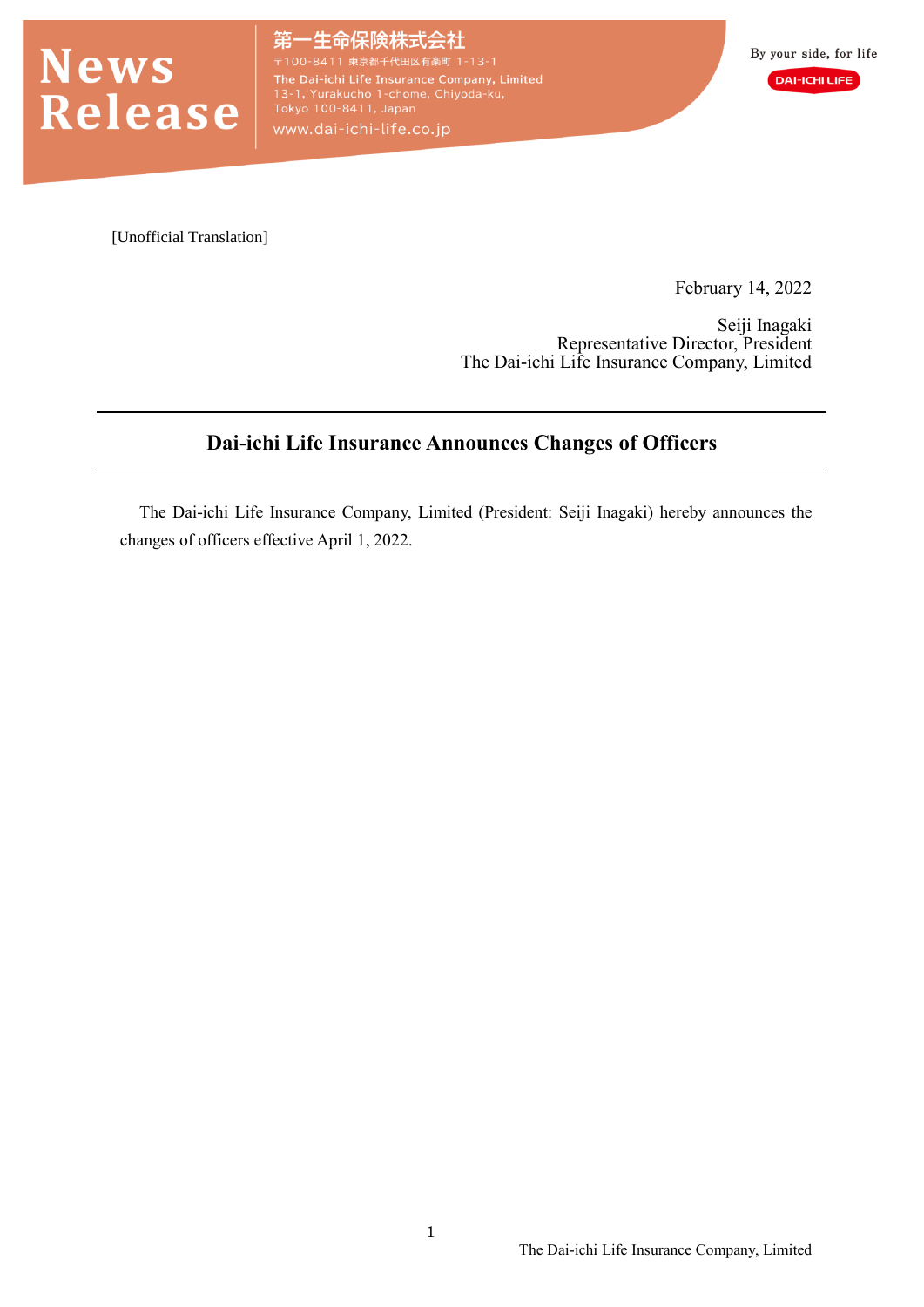### 1. Changes of Titles (effective April 1, 2022)

| New Title                            | <b>Current Title</b>              | Name                    |
|--------------------------------------|-----------------------------------|-------------------------|
| Director, Managing Executive Officer | <b>Executive Officer</b>          | Kyoichi Haida           |
| Director, Managing Executive Officer | <b>Executive Officer</b>          | Shoji Takeuchi (*1)     |
| Chief General Manager, Corporate     | General Manager, Regulatory       |                         |
| Planning and Government Relations    | Affairs Dept.                     |                         |
| Director, Managing Executive Officer | <b>Executive Officer</b>          | Takako Kitahori         |
|                                      | General Manager, Communication    |                         |
|                                      | Design Dept.                      |                         |
| Director, Managing Executive Officer | <b>Executive Officer</b>          | Takashi Iida            |
| Managing Executive Officer           | Managing Executive Officer        | Katsuhisa Watanabe      |
| Chief General Manager, Metropolitan  | Chief General Manager, Chubu      |                         |
| Market                               | Market                            |                         |
| Managing Executive Officer           | <b>Executive Officer</b>          | Masahiro Akashi         |
| <b>Managing Executive Officer</b>    | <b>Executive Officer</b>          | Tatsuya Hayakawa        |
| Chief General Manager, Western       | Chief General Manager, Western    |                         |
| Market I                             | Market I                          |                         |
| <b>Managing Executive Officer</b>    | <b>Executive Officer</b>          | Hiroyuki Miyoshi        |
| Chief General Manager, Western       | Chief General Manager, Western    |                         |
| Market II                            | Market II                         |                         |
| <b>Managing Executive Officer</b>    | <b>Executive Officer</b>          | Kazuyuki Shigemoto      |
| Chief General Manager, Investment    | Chief General Manager, Investment |                         |
| Managing Executive Officer           | <b>Executive Officer</b>          | Mitsuhiro Uehara        |
| Chief General Manager, Chubu         | Deputy Chief General Manager,     |                         |
| Market                               | Metropolitan Market               |                         |
| <b>Executive Officer Status</b>      | <b>Executive Officer</b>          | Toshimitsu Miyauchi(*2) |
|                                      | General Manager, Nagoya Branch    |                         |
|                                      | Office                            |                         |

\*1 Mr. Takeuchi's appointment as a director is subject to approval by the authorities.

\*2 Toshimitsu Miyauchi will be appointed as a Representative Director, Vice President of The Dai-ichi Life Research Institute Inc. on April 1, 2022.

#### 2. Retiring Officers (effective March 31, 2022)

| Current Title                        | Name           | Remarks                                |
|--------------------------------------|----------------|----------------------------------------|
| Director, Managing Executive Officer | Hideo Hatanaka | Hideo Hatanaka will be appointed as an |
|                                      |                | Advisor of The Dai-ichi Frontier Life  |
|                                      |                | Insurance Co., Ltd. on April 1, 2022.  |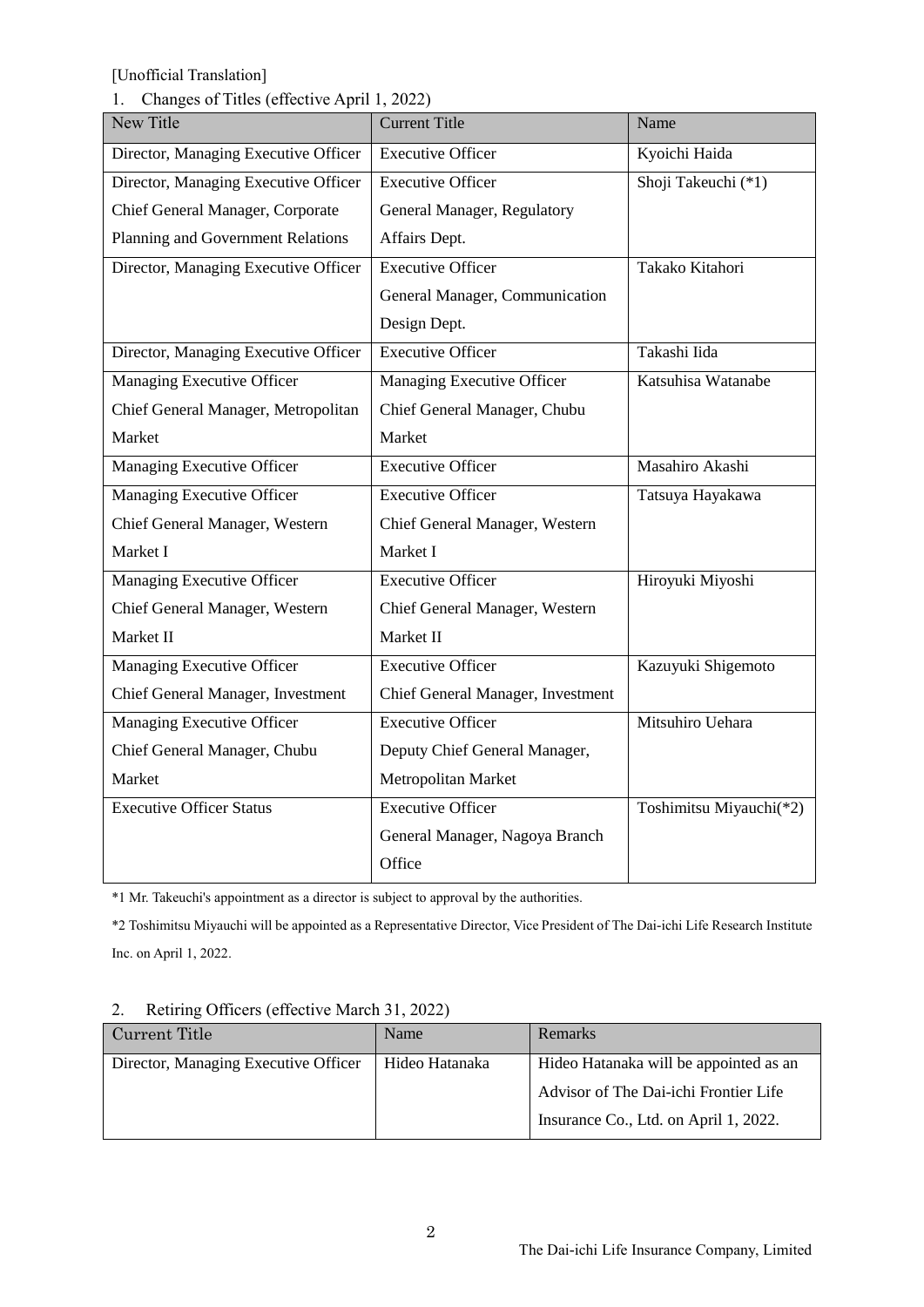| Unofficial Translation]              |                   |                                            |  |
|--------------------------------------|-------------------|--------------------------------------------|--|
| <b>Current Title</b>                 | Name              | <b>Remarks</b>                             |  |
| Director, Managing Executive Officer | Munehiro Uryu     | Munehiro Uryu will be appointed as an      |  |
| Chief General Manager, Corporate     |                   | Advisor of The Neo First Life Insurance    |  |
| Planning and Government Relations    |                   | Co., Ltd. on April 1, 2022.                |  |
| Director, Managing Executive Officer | Mamoru Akashi     | Mamoru Akashi continues to be a            |  |
|                                      |                   | Director, Managing Executive Officer of    |  |
|                                      |                   | Dai-ichi Life Holdings, Inc.               |  |
| Managing Executive Officer           | Kimihiro Sato     | Kimihiro Sato a will be appointed as an    |  |
| Chief General Manager, Metropolitan  |                   | Advisor of The Dai-ichi Life Insurance     |  |
| Market                               |                   | Co., Ltd. on April 1, 2022.                |  |
| Managing Executive Officer           | Hideki Higuchi    | Hideki Higuchi will be appointed as a      |  |
| Chief General Manager, Eastern       |                   | Representative Director, Vice President of |  |
| Market II                            |                   | THE DAI-ICHI BUILDING CO., LTD on          |  |
|                                      |                   | April 1, 2022.                             |  |
| <b>Executive Officer</b>             | Ryuichi Yamamoto  |                                            |  |
| <b>Executive Officer</b>             | Tsuyoshi Kawamoto |                                            |  |
| <b>Executive Officer</b>             | Hitoshi Yamaguchi | Hitoshi Yamaguchi continues to be an       |  |
|                                      |                   | Executive Officer of Dai-ichi Life         |  |
|                                      |                   | Holdings, Inc.                             |  |
| <b>Executive Officer</b>             | Makoto Goda       | Makoto Goda will be appointed as a         |  |
| General Manager, Corporate Planning  |                   | Representative Director, Senior Managing   |  |
| Dept.                                |                   | Executive Officer of The Dai-ichi Frontier |  |
|                                      |                   | Life Insurance Co., Ltd. on April 1, 2022. |  |
| <b>Executive Officer Status</b>      | Takayuki Kotani   |                                            |  |

# 3. New Appointments of Executive Officers (effective April 1, 2022)

| New Title                                | Name               |
|------------------------------------------|--------------------|
| Managing Executive Officer               | Toshiaki Sumino    |
| Executive Officer                        | Toshikazu Takayama |
| <b>Executive Officer</b>                 | Shinichi Suzuki    |
| <b>Executive Officer</b>                 | Masahito Suyama    |
| <b>Executive Officer</b>                 | Ken Mikami         |
| Chief General Manager, Eastern Market II |                    |
| <b>Executive Officer</b>                 | Kazuhiro Osawa     |
| <b>Executive Officer</b>                 | Jun Kuroda         |
| <b>Executive Officer</b>                 | Satoshi Takemoto   |
| <b>Executive Officer</b>                 | Yasuyuki Watanabe  |

\* Refer to pages 9 and 10 for the reasons for the new appointments and pages 11 to 14 for their biographies.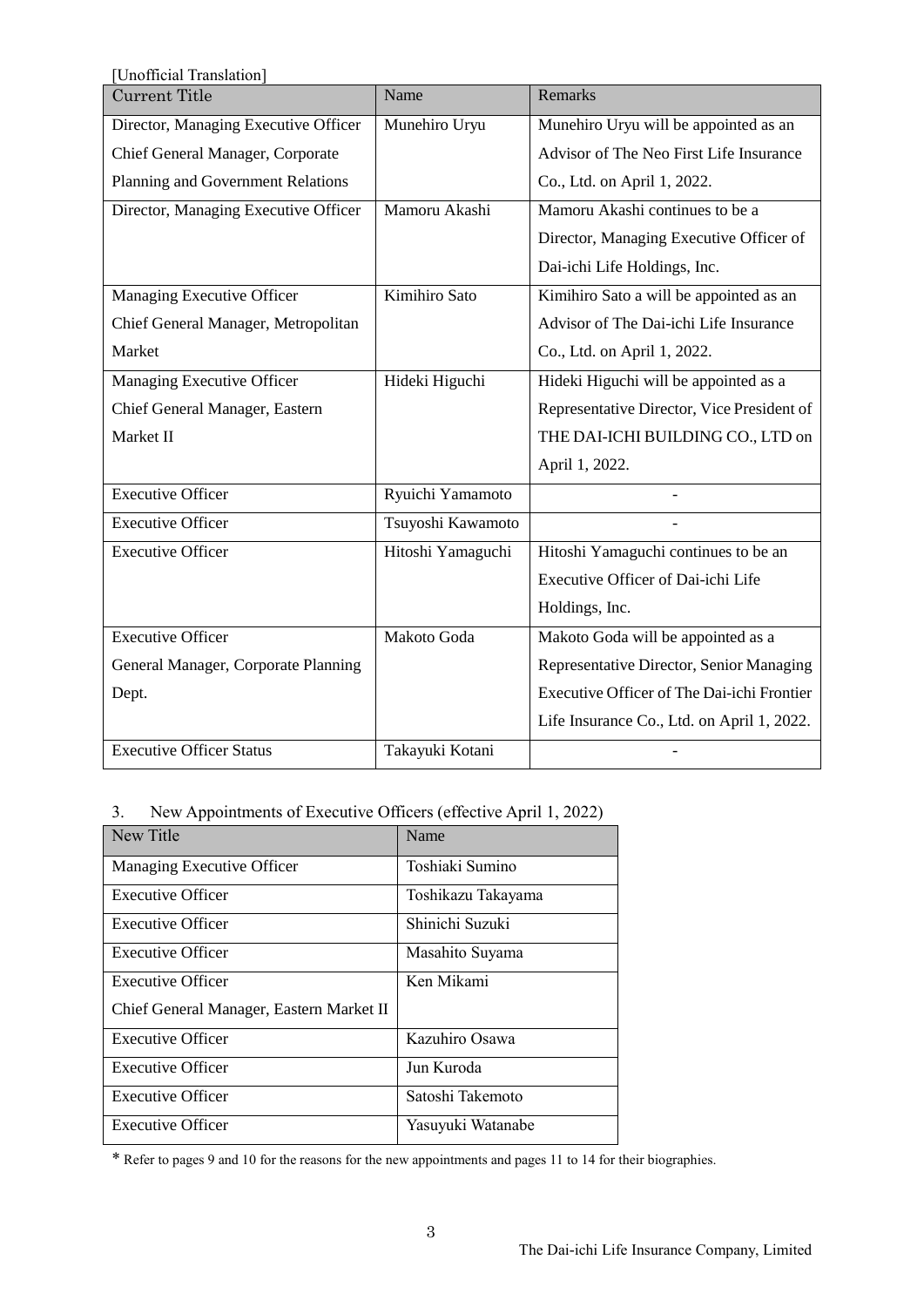| Title                                                      | Name               |
|------------------------------------------------------------|--------------------|
| Director, Chairman of the Board                            | Koichiro Watanabe  |
| Representative Director, President                         | Seiji Inagaki      |
| Representative Director, Senior Managing Executive Officer | Masamitsu Nambu    |
| Director, Managing Executive Officer                       | Ichiro Okamoto     |
| Director, Managing Executive Officer                       | Kyoichi Saito      |
| Director, Managing Executive Officer                       | Hisashi Takada     |
| Director, Managing Executive Officer                       | Hiroyuki Kanou     |
| Director, Managing Executive Officer                       | Kyoichi Haida      |
| Director, Managing Executive Officer                       | Shoji Takeuchi     |
| Director, Managing Executive Officer                       | Takako Kitahori    |
| Director, Managing Executive Officer                       | Takashi Iida       |
| Director                                                   | Morinobu Nagahama  |
| Director                                                   | Keisuke Yokoo      |
| Director                                                   | Takehiko Nakao     |
| Director                                                   | Naomi Ushio        |
| Audit and Supervisory Board Member(Full-Time)              | Masahiro Takashima |
| Audit and Supervisory Board Member(Full-Time)              | Yoshifumi Wakayama |
| Audit and Supervisory Board Member                         | Takehiko Nagasaki  |
| Audit and Supervisory Board Member                         | Sanae Tanaka       |
| Audit and Supervisory Board Member                         | Iwao Taka          |
| Managing Executive Officer                                 | Katsuhisa Watanabe |
| Managing Executive Officer                                 | Chieko Takahashi   |
| Managing Executive Officer                                 | Yasutaka Shimokawa |
| Managing Executive Officer                                 | Kozo Kita          |
| Managing Executive Officer                                 | Yasumasa Iwai      |
| Managing Executive Officer                                 | Yoshitaka Okumura  |
| Managing Executive Officer                                 | Toshiaki Sumino    |
| Managing Executive Officer                                 | Masahiro Akashi    |
| Managing Executive Officer                                 | Tatsuya Hayakawa   |
| <b>Managing Executive Officer</b>                          | Hiroyuki Miyoshi   |
| <b>Managing Executive Officer</b>                          | Kazuyuki Shigemoto |
| <b>Managing Executive Officer</b>                          | Mitsuhiro Uehara   |
| <b>Executive Officer</b>                                   | Takahito Shibuya   |
| <b>Executive Officer</b>                                   | Miki Kashizaki     |
| <b>Executive Officer</b>                                   | Ken Yamaguchi      |
| <b>Executive Officer</b>                                   | Atsuko Ochiai      |

### **Directors, Audit and Supervisory Board Members and Executive Officers as of April 1, 2022**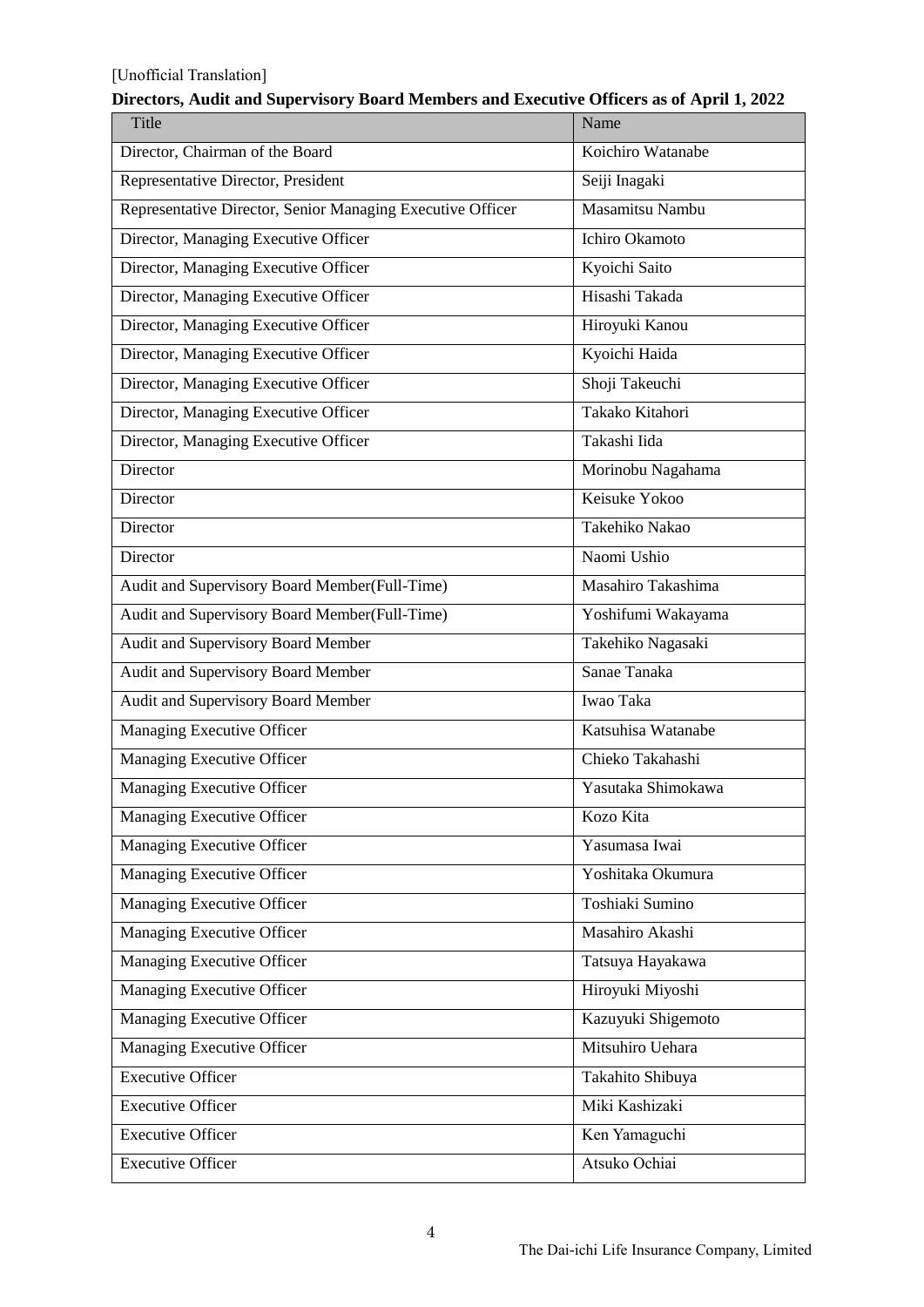| [Unofficial Translation] |                    |  |
|--------------------------|--------------------|--|
| Title                    | Name               |  |
| <b>Executive Officer</b> | Toshikazu Takayama |  |
| <b>Executive Officer</b> | Shinichi Suzuki    |  |
| <b>Executive Officer</b> | Masahito Suyama    |  |
| <b>Executive Officer</b> | Ken Mikami         |  |
| <b>Executive Officer</b> | Kazuhiro Osawa     |  |
| <b>Executive Officer</b> | Jun Kuroda         |  |
| <b>Executive Officer</b> | Satoshi Takemoto   |  |
| <b>Executive Officer</b> | Yasuyuki Watanabe  |  |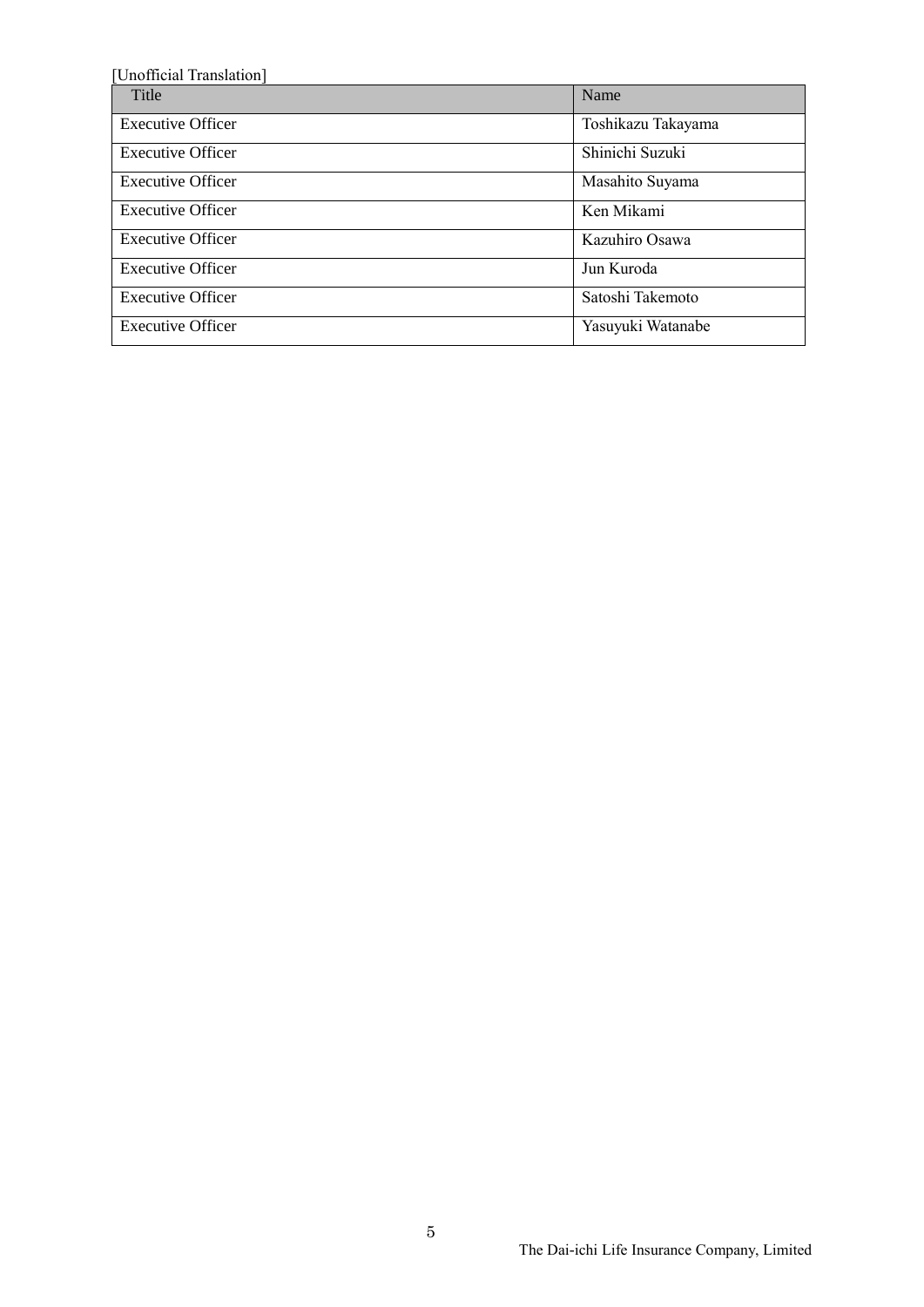### **Responsibilities and Delegation of Employees Duties, etc. as of April 1, 2022**

| Name and Title       | Responsibilities                                                       | Delegation, etc. (*)        |
|----------------------|------------------------------------------------------------------------|-----------------------------|
| Seiji Inagaki        | Chief General Manager, Quality Improvement Headquarters                |                             |
| (Representative      |                                                                        |                             |
| Director, President) |                                                                        |                             |
| Masamitsu Nambu      | Secretarial Dept., Corporate Service Dept., Affiliated Business        |                             |
| (Representative      | Management Dept., Human Resources Dept., Sales Office Manager          |                             |
| Director, Senior     | Training Dept.                                                         |                             |
| Managing Executive   |                                                                        |                             |
| Officer)             |                                                                        |                             |
| Ichiro Okamoto       | Internal Audit Dept.                                                   |                             |
| (Director, Managing  |                                                                        |                             |
| Executive Officer)   |                                                                        |                             |
| Kyoichi Saito        | Corporate Relations Dept. No.3, No.4, No.5, and No.8, International    |                             |
| (Director, Managing  | Corporate Relations Dept., Financial Institution Relations Dept.       |                             |
| Executive Officer)   |                                                                        |                             |
| Hisashi Takada       | Profit Management Dept., Actuarial Dept., Credit Dept.                 |                             |
| (Director, Managing  |                                                                        |                             |
| Executive Officer)   |                                                                        |                             |
| Hiroyuki Kanou       | Customer First Promotion Dept., Retail Management Dept., Sales Force   |                             |
| (Director, Managing  | Planning Dept., Workplace Sales Force Promotion Dept.                  |                             |
| Executive Officer)   |                                                                        |                             |
| Kyoichi Haida        | Business Process Planning Dept., Underwriting and Medical Dept.,       |                             |
| (Director, Managing  | Contact Center Control Dept.                                           |                             |
| Executive Officer)   |                                                                        |                             |
| Shoji Takeuchi       | Corporate Communication Dept., Corporate Planning Dept., Regulatory    | Chief General Manager,      |
| (Director, Managing  | Affairs Dept., Healthcare Task Force                                   | Corporate Planning and      |
| Executive Officer)   | The matters regarding Quality Improvement Headquarters                 | <b>Government Relations</b> |
| Takako Kitahori      | Marketing Strategy Dept. (except for the matters regarding Retirement  |                             |
| (Director, Managing) | and Savings Service Promotion Div.), Communication Design Dept.,       |                             |
| Executive Officer)   | CX Design Task Force                                                   |                             |
|                      | the matters regarding CX Design Strategy                               |                             |
| Takashi Iida         | Marketing Strategy Dept. (the matters regarding Retirement and         |                             |
| (Director, Managing  | Savings Service Promotion Div.), Separate Account Management Dept.     |                             |
| Executive Officer)   | (the matters regarding Separate Account Investment Center), Investment |                             |
|                      | Planning Dept., Corporate and Structured Finance Dept., Investment     |                             |
|                      | Administration Dept., Real Estate Investment Dept.                     |                             |
|                      | the matters regarding Retirement, Savings and Asset Strategy           |                             |
| Katsuhisa Watanabe   | Metropolitan Sales Management Dept., Metropolitan Corporate            | Chief General Manager,      |
| (Managing Executive  | Relations Dept. No.1, No.2, and No.3, Kanagawa Sales Bureau            | Metropolitan Market         |
| Officer)             |                                                                        |                             |
| Chieko Takahashi     | Corporate Relations Dept. No.1, No.2, No.6, and No.7, Dispersed Sector |                             |
| (Managing Executive  | Relations Dept.                                                        |                             |
| Officer)             |                                                                        |                             |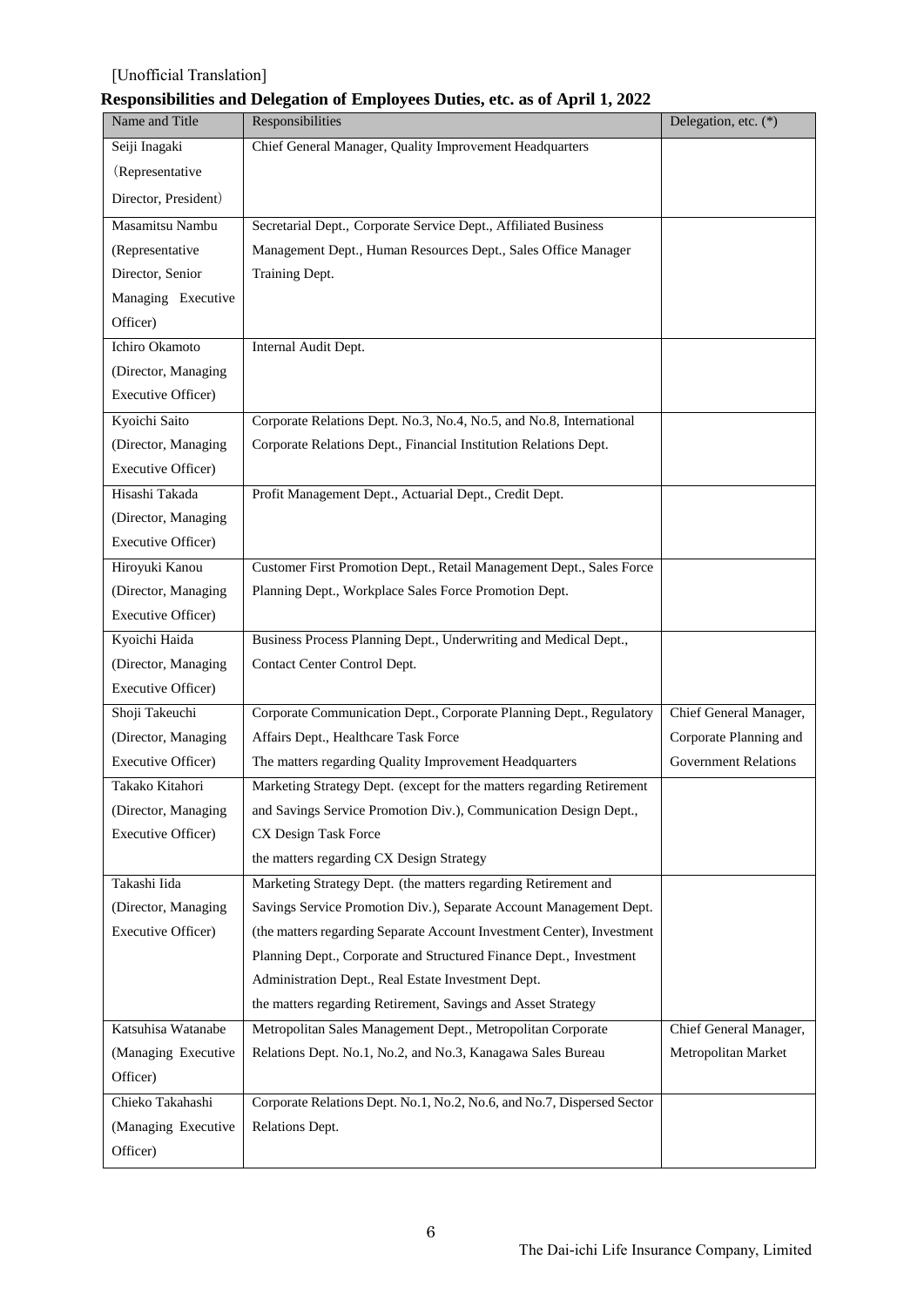| Unofficial Translation] |                                                                      |                        |  |  |
|-------------------------|----------------------------------------------------------------------|------------------------|--|--|
| Name and Title          | Responsibilities                                                     | Delegation, etc. (*)   |  |  |
| Yasutaka Shimokawa      | East Japan Sales Management Dept., Hokkaido Sales Bureau, East       | Chief General Manager, |  |  |
| (Managing Executive     | Japan Corporate Relations Dept.                                      | Eastern Market I       |  |  |
| Officer)                |                                                                      |                        |  |  |
| Kozo Kita               | Agency Management Dept., East Japan Agency Sales Dept.,              |                        |  |  |
| (Managing Executive     | Metropolitan Agency Sales Dept., Chubu and Kansai Agency Sales       |                        |  |  |
| Officer)                | Dept., West Japan Agency Sales Dept.                                 |                        |  |  |
| Yasumasa Iwai           | Innovation Strategy Dept., IT Business Process Planning Dept.(the    |                        |  |  |
| (Managing Executive     | matters regarding Data Management Center, Data Analytics Center and  |                        |  |  |
| Officer)                | Data Strategy Center)                                                |                        |  |  |
| Yoshitaka Okumura       | Kansai Sales Management Dept., Osaka Corporate Relations Dept.,      | Chief General Manager, |  |  |
| (Managing Executive     | Kyoto/Kobe Corporate Relations Dept.                                 | Kansai Market          |  |  |
| Officer)                |                                                                      |                        |  |  |
|                         |                                                                      |                        |  |  |
| Toshiaki Sumino         | International Subsidiary Management Dept.                            |                        |  |  |
| (Managing Executive     |                                                                      |                        |  |  |
| Officer)                |                                                                      |                        |  |  |
| Masahiro Akashi         | Multi Brand Sales Promotion Dept., Sales Personnel Dept., Financial  |                        |  |  |
| (Managing Executive     | Planning and Consulting Dept., Customer Service Dept.                |                        |  |  |
| Officer)                |                                                                      |                        |  |  |
| Tatsuya Hayakawa        | West Japan Sales Management Dept., West Japan Sales Bureau           | Chief General Manager, |  |  |
| (Managing Executive     |                                                                      | Western Market I       |  |  |
| Officer)                |                                                                      |                        |  |  |
| Hiroyuki Miyoshi        | West Japan Sales Management Dept., West Japan Sales Bureau           | Chief General Manager, |  |  |
| (Managing Executive     | (joint oversight with Mr. Hayakawa above mentioned 2 divisions)      | Western Market II      |  |  |
| Officer)                |                                                                      |                        |  |  |
| Kazuyuki Shigemoto      | Fixed Income Investment Dept., Global Fixed Income Investment Dept., | Chief General Manager, |  |  |
| (Managing Executive     | Equity Investment Dept., Alternative Investment Dept., Responsible   | Investment             |  |  |
| Officer)                | Investment Dept.                                                     |                        |  |  |
| Mitsuhiro Uehara        | Chubu Sales Management Dept., Chubu Corporate Relations Dept.        | Chief General Manager, |  |  |
| (Managing Executive     |                                                                      | Chubu Market           |  |  |
| Officer)                |                                                                      |                        |  |  |
| Takahito Shibuya        | Product Development and Management Dept., Total Life Planning and    |                        |  |  |
| (Executive Officer)     | Sales Training Dept.                                                 |                        |  |  |
|                         |                                                                      |                        |  |  |
| Miki Kashizaki          | Public Sector Relations Dept.                                        |                        |  |  |
| (Executive Officer)     | the matters regarding Diversity and Inclusion                        |                        |  |  |
|                         |                                                                      |                        |  |  |
| Ken Yamaguchi           | Group Life Insurance Business Dept., Wholesale Management Dept.,     |                        |  |  |
| (Executive Officer)     | Corporate Employees Retail Promotion Dept.                           |                        |  |  |
|                         |                                                                      |                        |  |  |
| Atsuko Ochiai           | Policy Service Dept., Claims Dept.                                   |                        |  |  |
| (Executive Officer)     |                                                                      |                        |  |  |
|                         |                                                                      |                        |  |  |
|                         |                                                                      |                        |  |  |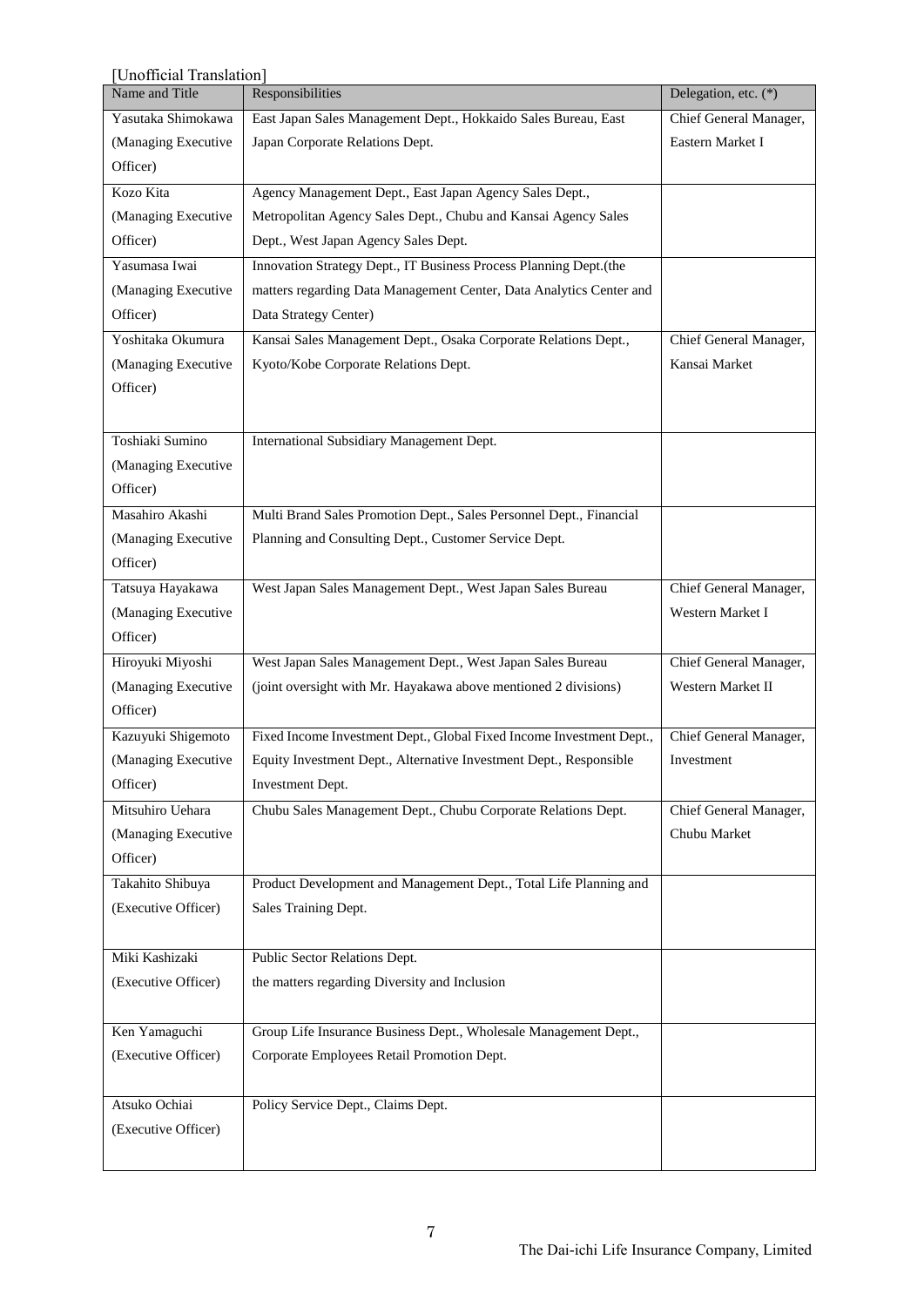| Unofficial Translation]                                              |                        |  |  |  |
|----------------------------------------------------------------------|------------------------|--|--|--|
| Responsibilities                                                     | Delegation, etc. (*)   |  |  |  |
|                                                                      | (Branch General        |  |  |  |
|                                                                      | Manager)               |  |  |  |
|                                                                      |                        |  |  |  |
|                                                                      | (Branch General        |  |  |  |
|                                                                      | Manager)               |  |  |  |
|                                                                      |                        |  |  |  |
|                                                                      | (Branch General        |  |  |  |
|                                                                      | Manager)               |  |  |  |
|                                                                      |                        |  |  |  |
| East Japan Sales Management Dept., East Japan Corporate Relations    | Chief General Manager, |  |  |  |
| Dept.                                                                | Eastern Market II      |  |  |  |
| (joint oversight with Mr. Shimokawa above mentioned 2 divisions)     |                        |  |  |  |
| Metropolitan Sales Management Dept., Metropolitan Corporate          |                        |  |  |  |
| Relations Dept. No.1, No.2, and No.3, Kanagawa Sales Bureau          |                        |  |  |  |
| (joint oversight with Mr. Watanabe above mentioned 5 divisions)      |                        |  |  |  |
| IT Business Process Planning Dept. (except for the matters regarding |                        |  |  |  |
| Data Management Center, Data Analytics Center and Data Strategy      |                        |  |  |  |
| Center)                                                              |                        |  |  |  |
| Compliance Control Dept., Risk Management Dept., Legal Dept.         |                        |  |  |  |
|                                                                      |                        |  |  |  |
|                                                                      |                        |  |  |  |
| Group Pension Business Dept., Defined Contribution Pension and       |                        |  |  |  |
| Investment Trust Business Dept., Group Pension Service Dept.,        |                        |  |  |  |
|                                                                      |                        |  |  |  |
| Separate Account Management Dept. (except for the matters regarding  |                        |  |  |  |
|                                                                      |                        |  |  |  |

Note: 1. Executive Officers are in charge of parts of branch office's business in accordance with their responsibilities.

- 2. Mr. Shimokawa is in charge of Hokkaido and Tohoku area as the Chief General Manager of Eastern Market I.
- 3. Mr. Okumura, Chief General Manager of Kansai Market, concurrently serves as the General Manager of Kansai Operations Bureau.
- 4. Mr. Hayakawa is in charge of Chugoku and Shikoku area as the Chief General Manager of Western Market I.
- 5. Mr. Miyoshi is in charge of Kyusyu area as the Chief General Manager of Western Market II.
- 6. Mr. Uehara, Chief General Manager of Chubu Market, concurrently serves as the General Manager of Chubu Operations Bureau.
- 7. Mr. Mikami is in charge of the Kanto, Tokai and Hokushinetsu area as the Chief General Manager of Eastern Market II.

**(\*) Delegation as general manager will be announced at a later date.**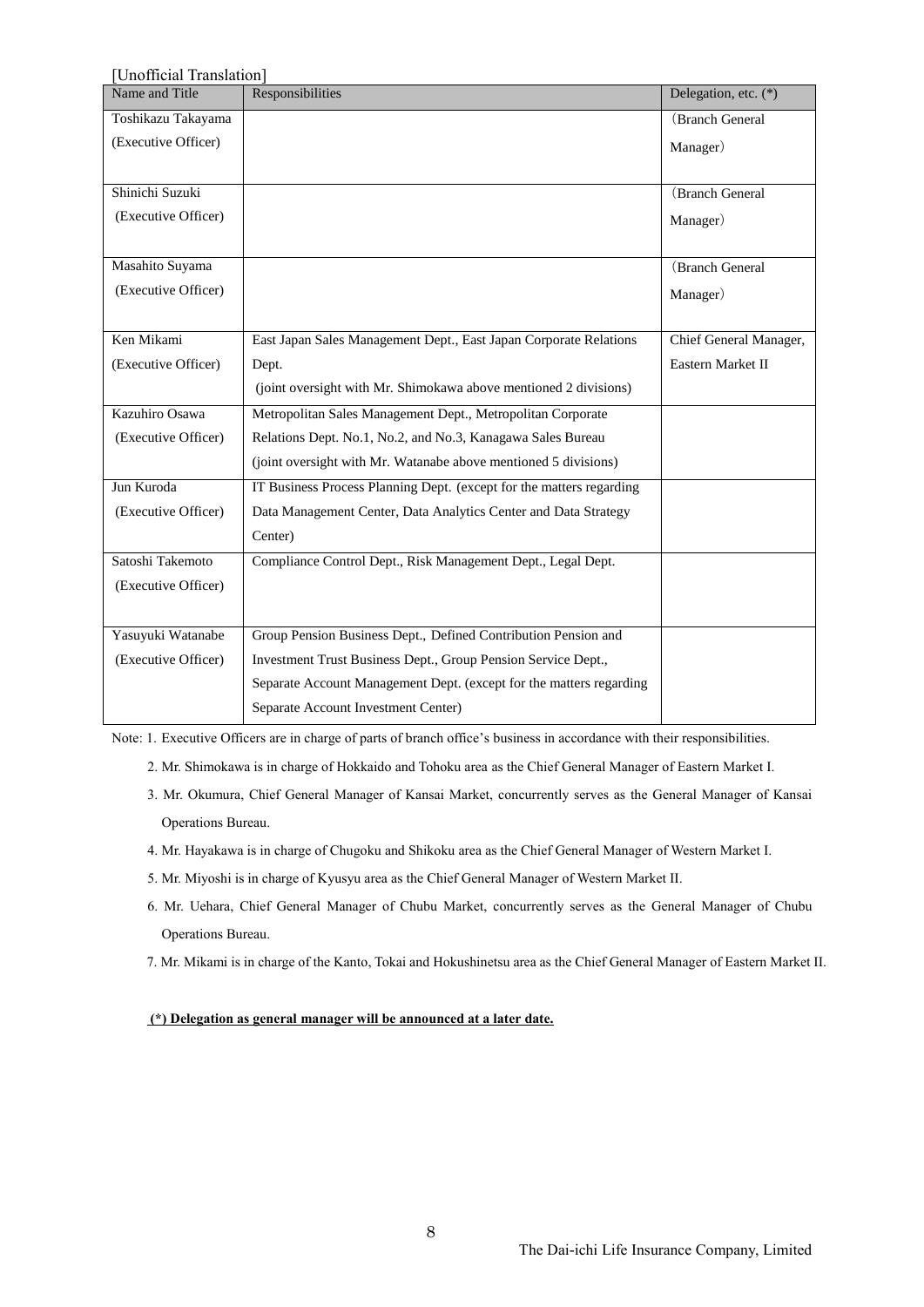## **Reasons for appointment**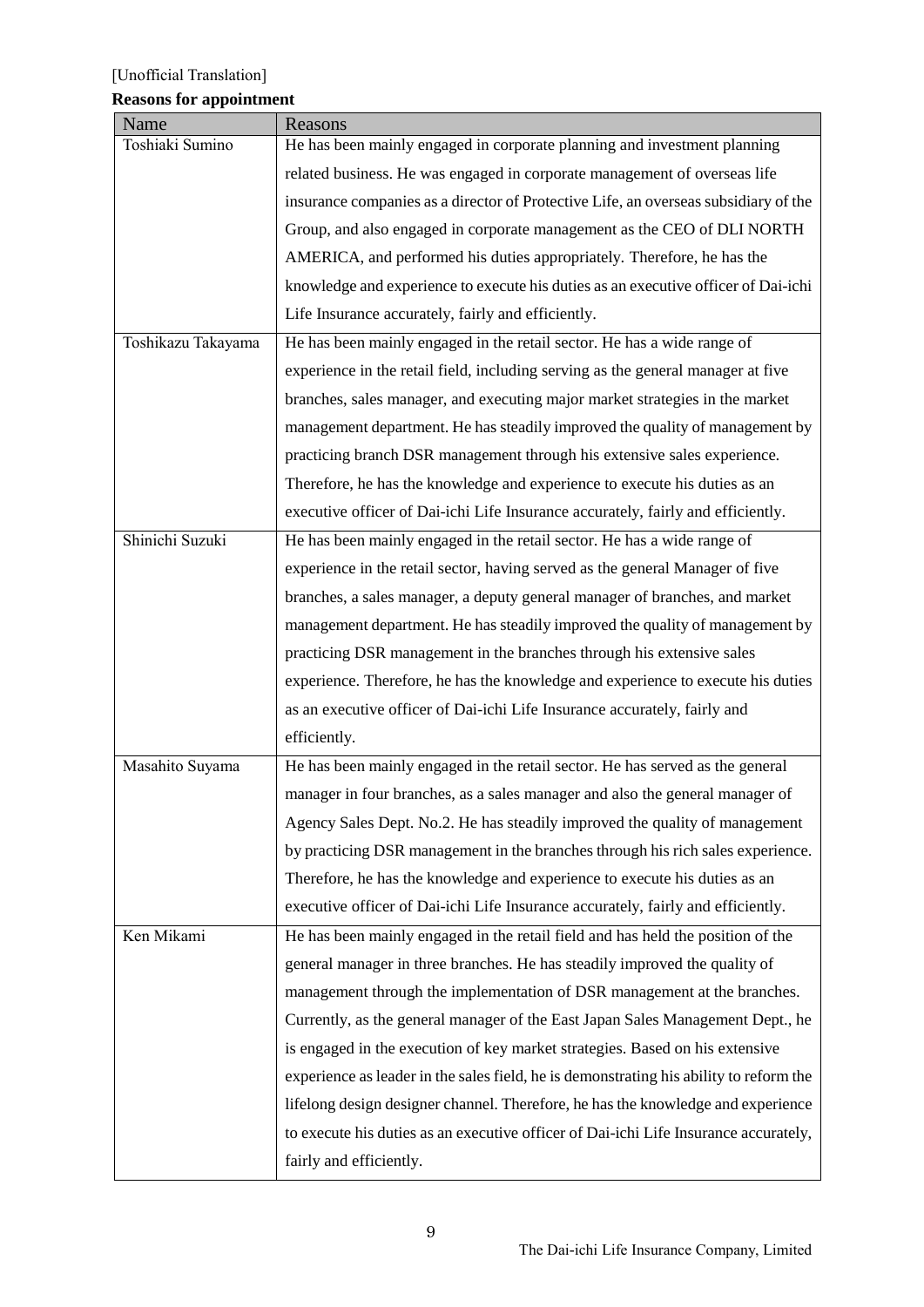| [Unofficial Translation] |                                                                                      |
|--------------------------|--------------------------------------------------------------------------------------|
| Name                     | Reasons                                                                              |
| Kazuhiro Osawa           | He has been mainly engaged in the wholesale sector. With a wealth of experience      |
|                          | in the wholesale sector, he has demonstrated strong leadership and taken a leading   |
|                          | role. In the Corporate Relations Dept. No.5, he has been contributing to the         |
|                          | improvement of business performance by implementing many initiatives that            |
|                          | have become benchmarks in the wholesale sector with his unprecedented                |
|                          | dynamic ideas, drive, and ability to change. Therefore, he has the knowledge and     |
|                          | experience to execute his duties as an executive officer of Dai-ichi Life Insurance  |
|                          | accurately, fairly and efficiently.                                                  |
| Jun Kuroda               | He has been mainly engaged the field of information systems and IT.<br>In the IT     |
|                          | Business Process Planning Department, he was in charge of DNA planning and           |
|                          | led the system department and external failure to bring a large-scale project into   |
|                          | operation without major obstacles. Currently, as the general manager of the IT       |
|                          | Business Process Planning Dept., he oversees large-scale projects, including the     |
|                          | CX Design System, and is demonstrating his ability to develop DX human               |
|                          | resources. Therefore, he has the knowledge and experience to execute his duties      |
|                          | as an executive officer of Dai-ichi Life Insurance accurately, fairly and            |
|                          | efficiently.                                                                         |
| Satoshi Takemoto         | He has been mainly engaged in the asset management and overseas business             |
|                          | fields, and at DLI North America, he focused on the execution of acquisitions, the   |
|                          | opening of the Innovation Lab, and other in-stock-related initiatives, all of which  |
|                          | led to significant results. In his current role as the general manager of Compliance |
|                          | Control Dept., he is leading the renewal of management quality, particularly the     |
|                          | establishment of a new compliance framework. Therefore, he has the knowledge         |
|                          | and experience to execute his duties as an executive officer of Dai-ichi Life        |
|                          | Insurance accurately, fairly and efficiently.                                        |
| Yasuyuki Watanabe        | He has been engaged mainly in the field of asset management. With his wealth of      |
|                          | knowledge and experience in asset management, he has worked hard to                  |
|                          | strengthen investment profitability even in an unstable domestic and international   |
|                          | financial environment. Currently, as the general manager of Group Pension            |
|                          | Business Dept., he contributes to improving the performance of the Group             |
|                          | Pension Business, Investment Trust Business, and DC Business. He is laying the       |
|                          | foundation for the sustainable growth of each business. Therefore, he has the        |
|                          | knowledge and experience to execute his duties as an executive officer of Dai-ichi   |
|                          | Life Insurance accurately, fairly and efficiently.                                   |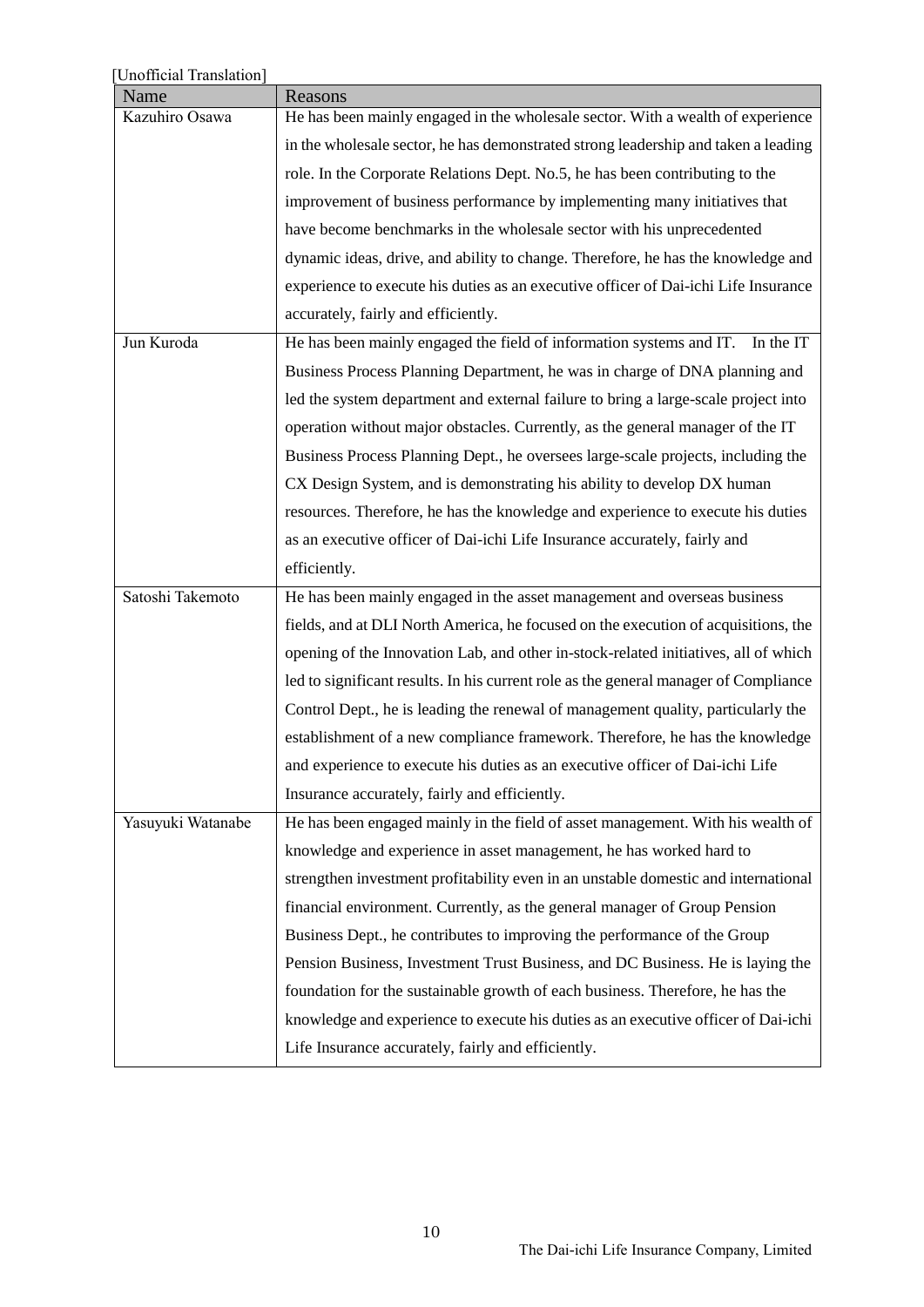### **Biographies of Newly Appointed Executive Officers**

| Name                  | Toshiaki Sumino  |                                                       |
|-----------------------|------------------|-------------------------------------------------------|
| Date of Birth         | October 26, 1969 |                                                       |
| Education             | March 1992       | Graduated from The University of Tokyo,               |
|                       |                  | Faculty of Law                                        |
| <b>Career History</b> | April 1992       | Joined The Dai-ichi Mutual Life Insurance Company     |
|                       | April 2013       | Deputy General Manager, Group Management Headquarters |
|                       |                  | Deputy General Manager, Corporate Planning Dept.,     |
|                       |                  | The Dai-ichi Life Insurance Company, Limited          |
|                       | October 2016     | Executive Officer,                                    |
|                       |                  | General Manager of Corporate Planning Unit,           |
|                       |                  | Dai-ichi Life Holdings, Inc.                          |
|                       | April 2018       | Executive Officer,                                    |
|                       |                  | Chief General Manager, North America                  |
|                       | April 2020       | Managing Executive Officer                            |
|                       | June 2021        | Director, Managing Executive Officer                  |
|                       |                  |                                                       |
|                       |                  |                                                       |

| Name                  | Toshikazu Takayama |                                                   |
|-----------------------|--------------------|---------------------------------------------------|
| Date of Birth         | September 13, 1963 |                                                   |
| Education             | March 1987         | Graduated from Kwansei Gakuin University,         |
|                       |                    | Faculty of Law                                    |
| <b>Career History</b> | April 1987         | Joined The Dai-ichi Mutual Life Insurance Company |
|                       | April 2008         | General Manager, Kishiwada Branch Office          |
|                       | April 2009         | General Manager, Nara Branch Office               |
|                       | April 2010         | General Manager, Nara Branch Office,              |
|                       |                    | The Dai-ichi Life Insurance Company, Limited      |
|                       | 2013<br>April      | General Manager, Nagasaki Branch Office           |
|                       | April 2017         | General Manager, Osaka-Minami Branch Office       |
|                       | April 2020         | General Manager, Osaka-Kita Branch Office         |
|                       |                    |                                                   |
|                       |                    |                                                   |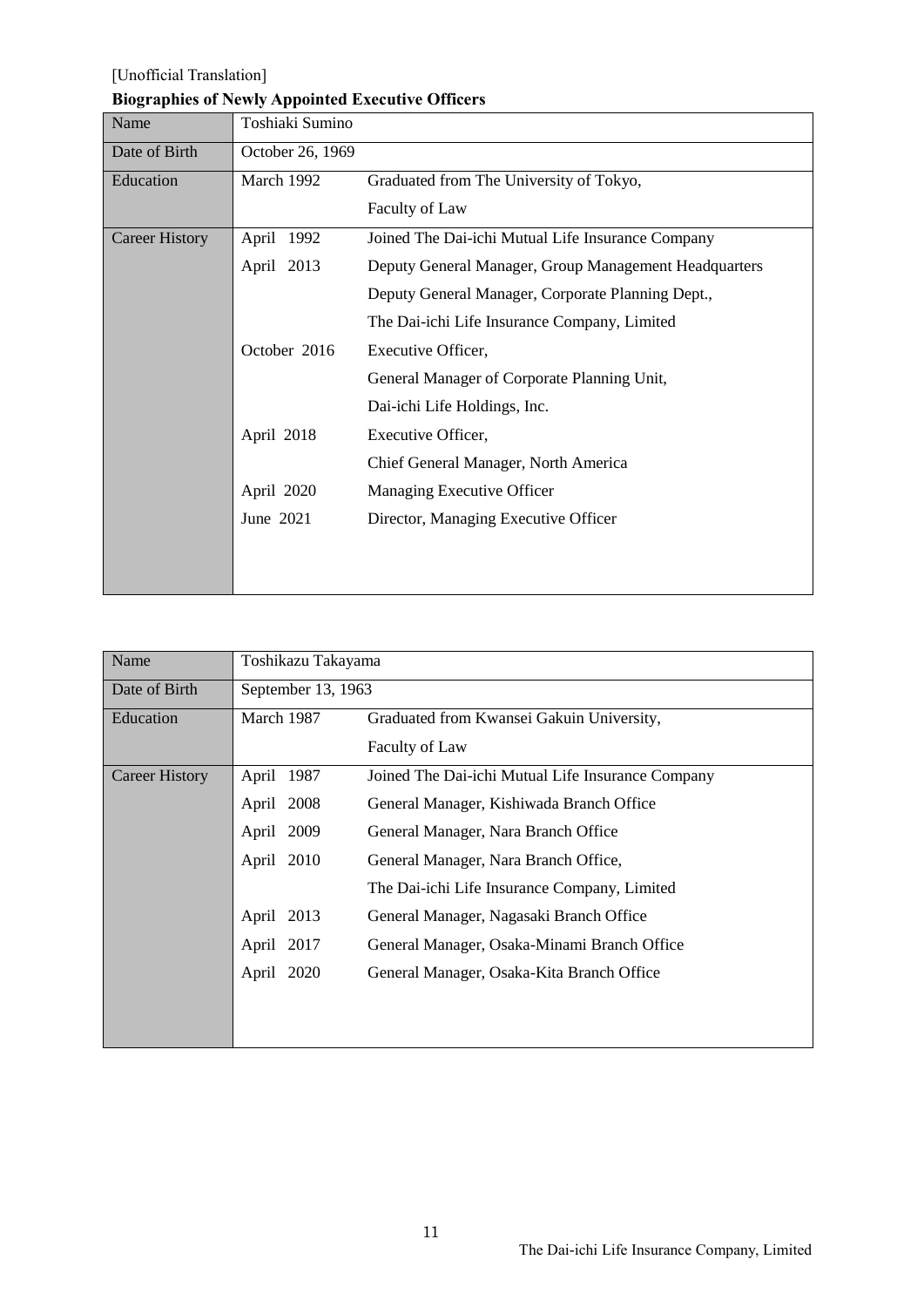| Name                  | Shinichi Suzuki |                                                   |
|-----------------------|-----------------|---------------------------------------------------|
| Date of Birth         | March 11, 1964  |                                                   |
| Education             | March 1987      | Graduated from Keio University,                   |
|                       |                 | <b>Faculty of Commerce</b>                        |
| <b>Career History</b> | April 1987      | Joined The Dai-ichi Mutual Life Insurance Company |
|                       | April 2008      | General Manager, Atsugi Branch Office             |
|                       | April 2010      | General Manager, Atsugi Branch Office,            |
|                       |                 | The Dai-ichi Life Insurance Company, Limited      |
|                       | April 2011      | General Manager, Osaka-Higashi Branch Office      |
|                       | April 2013      | General Manager, Ikebukuro Branch Office          |
|                       | April 2016      | General Manager, Nagoya Branch Office             |
|                       | April 2020      | General Manager, Okayama Branch Office            |
|                       |                 |                                                   |
|                       |                 |                                                   |

| Name                  | Masahito Suyama  |                                                   |
|-----------------------|------------------|---------------------------------------------------|
| Date of Birth         | January 16, 1966 |                                                   |
|                       |                  |                                                   |
| <b>Education</b>      | March 1988       | Graduated from Tokai University,                  |
|                       |                  | Faculty of Political Science and Economics        |
| <b>Career History</b> | April 1988       | Joined The Dai-ichi Mutual Life Insurance Company |
|                       | April 2011       | General Manager, Tsuchiura Sales Branch Office,   |
|                       |                  | The Dai-ichi Life Insurance Company, Limited      |
|                       | April 2013       | General Manager, Atsugi Branch Office             |
|                       | April 2015       | General Manager, Osaka-Higashi Branch Office      |
|                       | April 2019       | General Manager, Agency Sales Dept. No.2          |
|                       | April 2021       | General Manager, Fukuoka Branch Office            |
|                       |                  |                                                   |
|                       |                  |                                                   |
|                       |                  |                                                   |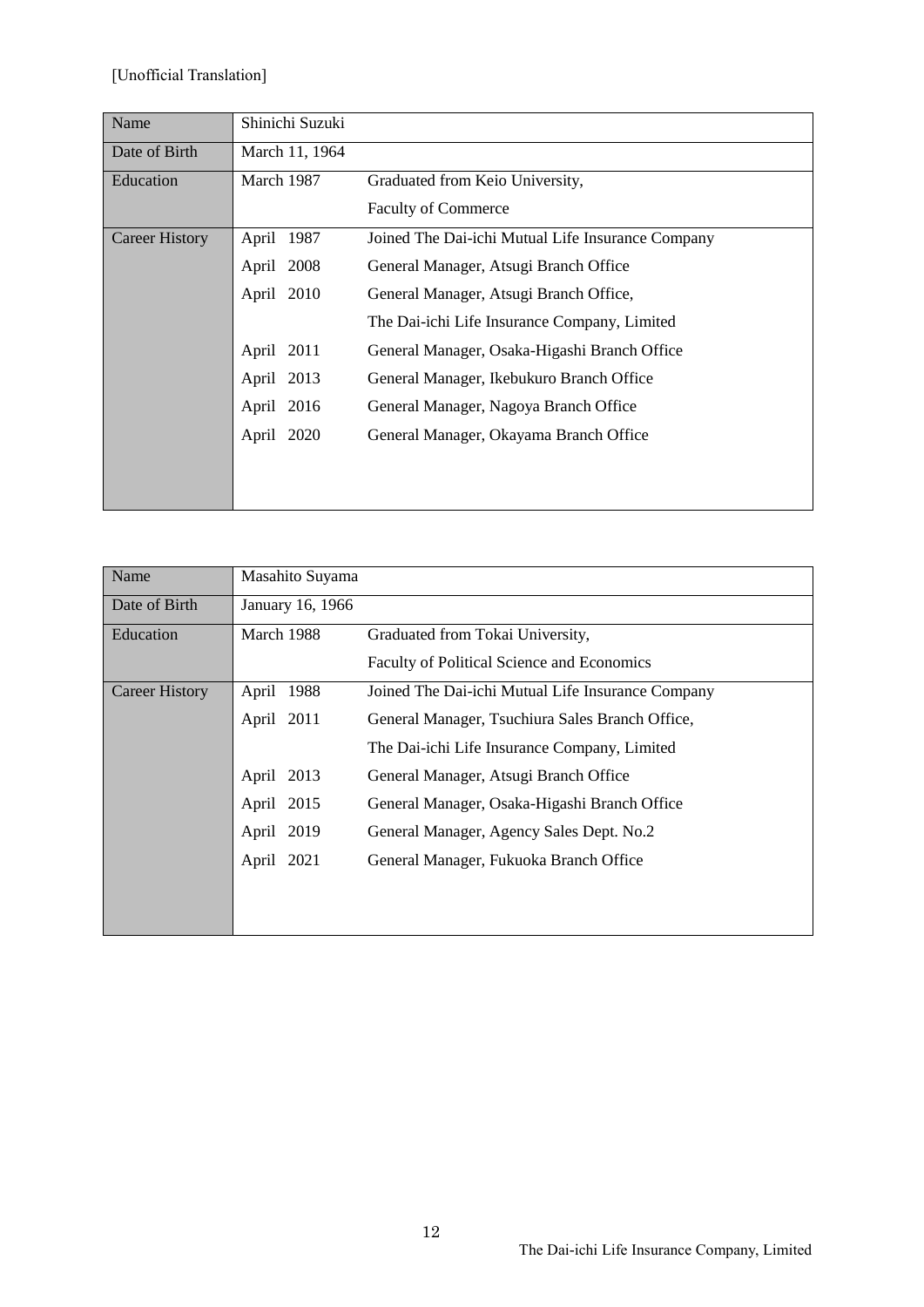| Name                  | Ken Mikami    |                                                    |
|-----------------------|---------------|----------------------------------------------------|
| Date of Birth         | May 27, 1966  |                                                    |
| Education             | March 1989    | Graduated from Keio University,                    |
|                       |               | <b>Faculty of Economics</b>                        |
| <b>Career History</b> | 1989<br>April | Joined The Dai-ichi Mutual Life Insurance Company  |
|                       | April 2010    | General Manager, Hachioji Branch Office,           |
|                       |               | The Dai-ichi Life Insurance Company, Limited       |
|                       | April 2012    | General Manager, Matsue Branch Office              |
|                       | April 2015    | General Manager, Machida Branch Office             |
|                       | April 2019    | General Manager, East Japan Sales Management Dept. |
|                       |               |                                                    |
|                       |               |                                                    |

| Name                  | Kazuhiro Osawa  |                                                   |
|-----------------------|-----------------|---------------------------------------------------|
| Date of Birth         | August 29, 1968 |                                                   |
| Education             | March 1991      | Graduated from Waseda University,                 |
|                       |                 | Faculty of Philosophy, Politics, and Economics    |
| <b>Career History</b> | April 1991      | Joined The Dai-ichi Mutual Life Insurance Company |
|                       | April 2014      | General Manager status,                           |
|                       |                 | The Life Insurance Association of Japan           |
|                       | April<br>2015   | General Manager, Corporate Relations Dept. No.8,  |
|                       |                 | The Dai-ichi Life Insurance Company, Limited      |
|                       | April<br>2019   | General Manager, Corporate Relations Dept. No.5   |
|                       |                 |                                                   |
|                       |                 |                                                   |

| Name                  | Jun Kuroda       |                                                             |
|-----------------------|------------------|-------------------------------------------------------------|
| Date of Birth         | October 30, 1969 |                                                             |
| Education             | March 1993       | Graduated from Tokyo Metropolitan University,               |
|                       |                  | <b>Faculty of Economics</b>                                 |
| <b>Career History</b> | April 1993       | Joined The Dai-ichi Mutual Life Insurance Company           |
|                       | April 2014       | Deputy General Manager, IT Business Process Planning Dept., |
|                       |                  | The Dai-ichi Life Insurance Company, Limited                |
|                       | June $2020$      | General Manager, IT Business Process Planning Dept.         |
|                       |                  |                                                             |
|                       |                  |                                                             |